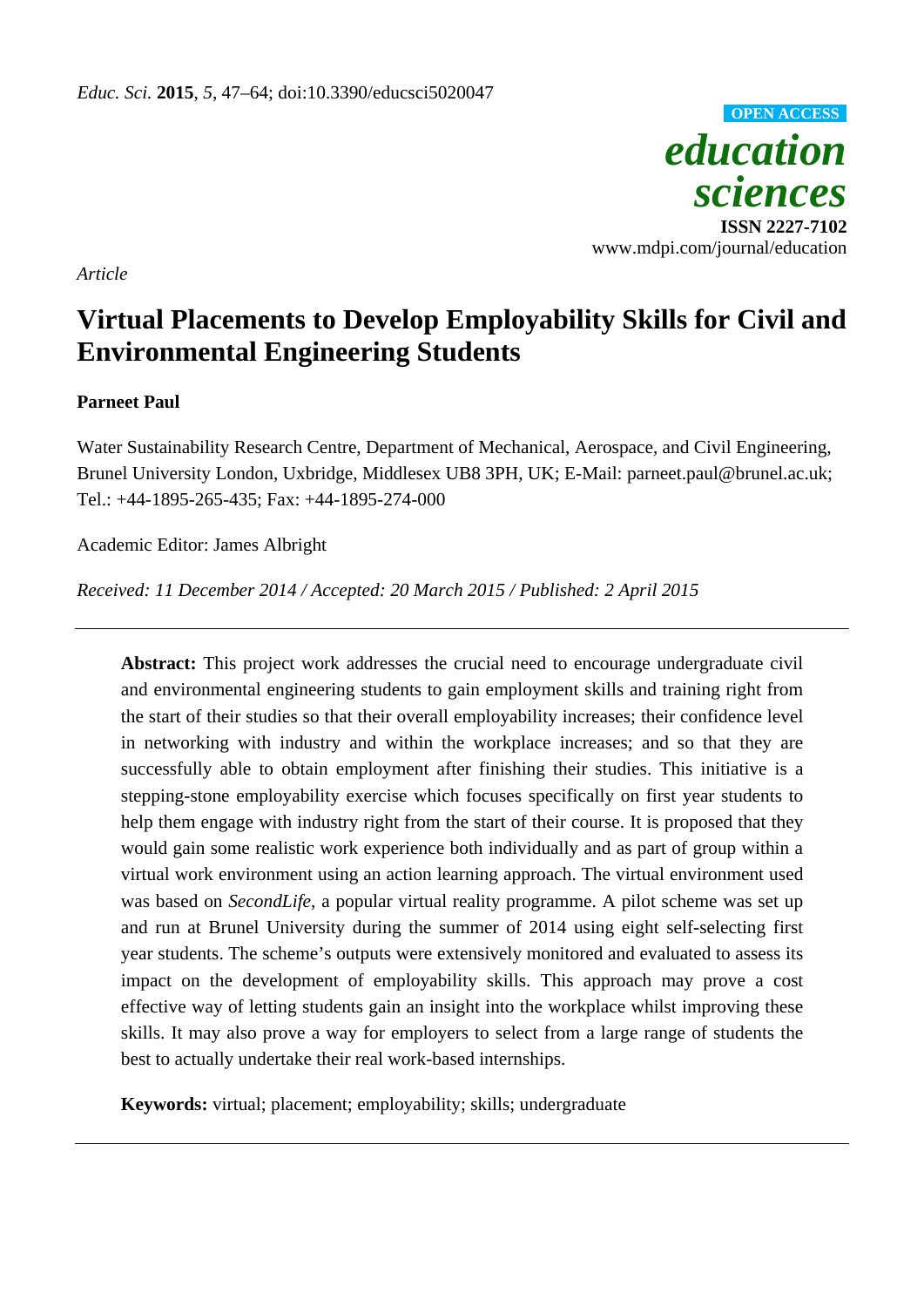# **1. Introduction**

# *1.1. Project Objectives and Key Deliverables*

The project work described in this paper addresses the crucial need to encourage undergraduate civil and environmental engineering students to gain employment skills and training from the first year of their studies so that their overall employability increases; their confidence level in networking with industry and within the workplace increases; and, so that they are successful in being able to obtain summer placements and/or sandwich placements whilst studying at a UK University. The overarching aim is that all students, whether they chose to undertake a sandwich placement year (if available as an option on their course of studies) and successfully obtain one or not, leave their higher education establishment with some relevant work experience. This is since employers are increasingly expecting undergraduate civil and environmental engineering students to already have some relevant work experience before joining them as it partially demonstrates their ability to interact effectively in the workplace [1,2]. It also demonstrates networking ability and other positive transferrable skills in being able to obtain and successfully complete a work-based placement or training opportunity.

Consequently this project work basically enhances the learning and teaching strategy of a University by including action learning as an optional mode of study for students during their summer period. It also engages them and increases their employability by enhancing the overall student experience. It also begins to tackle the difficult issue of how to get students rapidly into the workplace on completion of their studies (*i.e*., successfully applying for and obtaining employment).

Thus the key long term aims of this project work are:

- To encourage more students to go on placements (or undertake training opportunities as and when they are available).
- To give placements to those students who otherwise would not have one even if virtual ones.
- Long term wise, to boost the employability skills, behaviour and attitude of students.

As part of an existing Professional Development module within Brunel University's Civil Engineering Division, one of the key deliverables in this scheme was the development and implementation of a coherent and integrated summer placement strategy for first year undergraduate civil and environmental engineering students. Part of this strategy was to formally help students to gain confidence and networking abilities to allow them to obtain their own year long duration sandwich placements during their third year. This process occurs, usually naturally, with either high achieving, highly self-motivated and/or older students who only need limited support and encouragement in this area. However, the majority of a standard first year student intake usually need greater levels of coaching and support. Thus this scheme would use action learning as a tool to help unsuccessful students to gain invaluable virtual employment experience, while also developing their self-confidence in being able to interact with professional engineers, and improve their overall networking skills. The other major deliverable of this scheme was the development of high quality, relevant training material for the pilot phase of the project that was used in an action learning context. It also included the development of synoptic tests to gauge the effectiveness of this action learning initiative; and the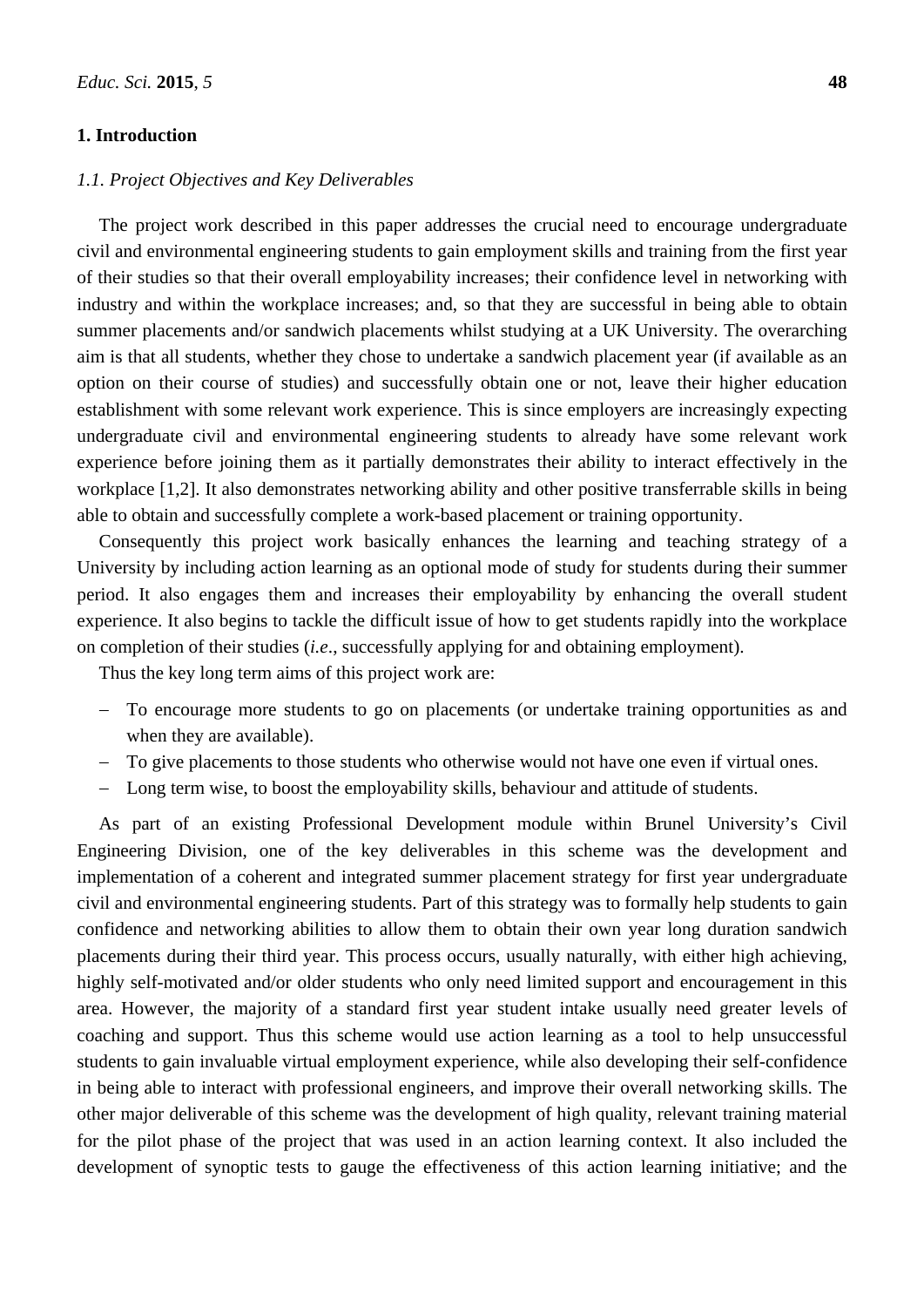development of Likert-type questionnaires to elicit the response from students, potential employers as sponsors, and academics alike to this scheme.

#### *1.2. Importance of Employability Skills Development*

The UK Institute of Directors has identified some generic employability skills that many UK employers are seeking in recent graduates. They are: ability to work in teams; good communication skills including literacy and numeracy skills; good time keeping; ability to meet deadlines; honesty, integrity, reliability and conscientiousness [3]. On top of these generic skills, most international technical/engineering employers require further specific skill sets from prospective graduate engineers including amongst others: engineering problem solving and decision making skills; ability to apply knowledge of science and engineering principles; and, competence in a specific engineering discipline [4].

Even though the current economic climate has been improving and the projected long term forecast for new job creation is starting to become more positive, undergraduate civil and environmental engineering students still need to be given a greater sense of urgency and personal ownership with regard to obtaining secure graduate employment once they have completed their studies. This is since the numbers of traditional graduate engineering roles are diminishing in the UK due to globalisation [5]. In fact employers in India cite that their main employability skill they need in newly graduated engineers is ability to communicate effectively in English as a considerable amount of their work is internationally based and tendered [6]. This means that almost from the first day of enrolment on their course, UK undergraduate civil and environmental engineering students need to start thinking about how to improve they employability in order to compete with their local and international counterparts [7]. They also need to start to link up with potential employers in order to ascertain what their requirements are when they recruit for graduate engineers [8,9].

Hence the initiative described in this paper is a stepping-stone employability exercise which focuses specifically on first year students to help them engage with industry right from the beginning of their undergraduate course. It is proposed that they would gain some realistic work experience either individually or as part of group within a virtual workplace environment using an action learning approach. It is crucial to note here that this scheme is not intended to replace an actual work-based summer placement or internship or training opportunity, but would simple be used to supplement and augment the possible options open to first year students, especially for those who lack confidence, maturity or the networking ability required to successfully obtain a work-based summer placement or internship or training opportunity [10,11]. Thus it could be thought of a as a stop-gap measure for this type of student, and could be used to develop these students competence in these shortfall areas [12].

The ideas proposed in this initiative have already been approved in principle by the Industrial Advisory Panel (IAP) of the Brunel University's Civil Engineering Division. This panel is primarily made up of a spectrum of civil engineering employers and industrialists such as personnel from Arups, Atkins, Halcrow, AMEC, *etc*., who advise on the industrial appropriateness of the Divisional courses offered and on their actual content and structuring as well. Overall, the IAP seemed keen to get involved in schemes of this type since it did not require huge resources from them, although there was concern that a scheme of this nature could not replace an actual work-based placement but could simply act as a stepping stone to obtaining one.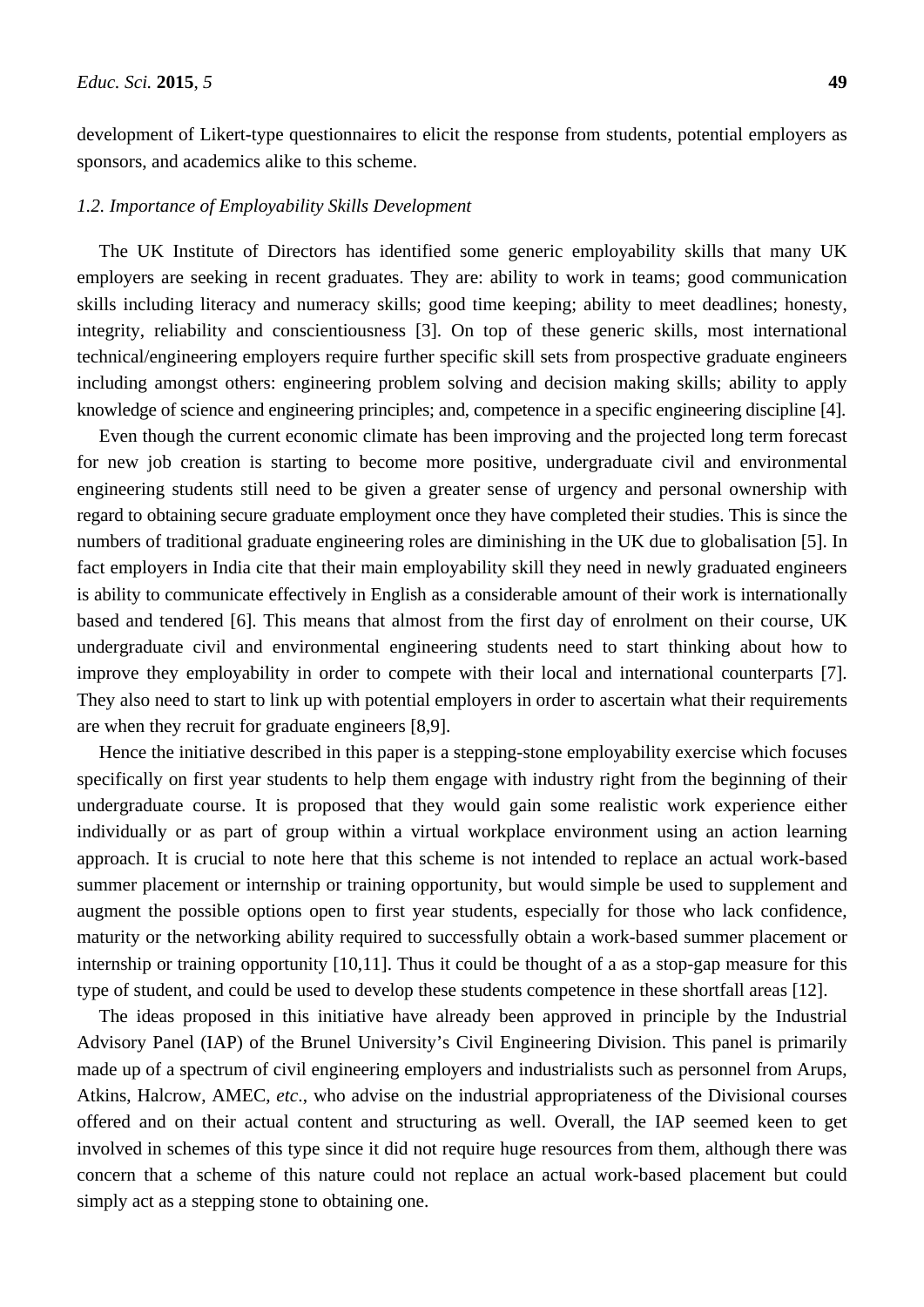# *1.3. Virtual Internships*

A revolution has occurred in the last few years where computer technologies have been used to create graphically-rendered, three dimensional spaces in which multiple users interact, create content and collaborate synchronously [13]. They are called virtual worlds. The academic community has shown great interest in these virtual worlds as a potential educational technology and subsequent research publications in this area have grown exponentially [14]. In addition to numerous international institutions, most UK universities now have a strong presence in one or more virtual worlds [15].

A lot of recent research work has focused on using these virtual worlds for teaching and supporting student centred learning [16]. This has posed its own unique opportunities and challenges. Some countries like the USA are already leading the way in using these virtual spaces for training staff in complex workplace issues and scenarios commonly encountered in high pressure environments but without any health and safety ramifications needing to be invoked. Thus the concept of virtual internships has been used via clinical simulations to train inexperienced nurses in basic diagnosis using signs and symptoms methodology without putting any real patients at risk [17]. This training can also be extended to the triaging of simulated patients in complex emergency room scenarios.

This experiential learning through "real" world placements undertaken in three dimensional virtual world spaces has been expanded upon in recent times, largely by industries that are keen to embrace technology if it can lead to more efficient, cost effective staff training [18]. Consequently many so called virtual internships now exist within North America in the fields of technology, business, journalism, and various forms of research. Companies have found that having the capability to use the internet, email communications, and a cell phone makes the need for a traditional office unnecessary in many instances. This means working remotely by using technology at the intern's convenience and with no daily commuting requirement. In the case of a UK university, this should prove especially useful for first and second year students who still need to gain knowledge, skill, and understanding of a particular industry. It also makes sense for small companies and start-ups in the USA who then don't have to find the physical space for an extra person and the associated costs of managing a work-based intern. Although the structure of virtual internships in USA may be different from that of traditional work-based internships, the application process is usually pretty similar [19].

Broadly speaking a virtual internship provides the opportunity for individuals to work from anywhere at any time [20]. In some industrial sectors, the rise of technology has greatly limited the need for employees or interns to interact on a face-to-face basis, and has reduced the need that they be located in a specific physical space at a specific period of time. The internet affords people the opportunity to be able to do work from remote locations, including their dorm room or home. It means that overseas students studying at a UK higher education institution who usually return home during the summer [21], and those working in seasonal employment (such as bar work to pay off their students loans), are not as disadvantaged, since they can still gain some useful experience, albeit remotely via the internet.

# *1.4. Action Learning Approach*

The idea of these virtual summer placements and internships comes under the wider area of action learning. Action learning involves working on real problems, and focuses on real learning and actually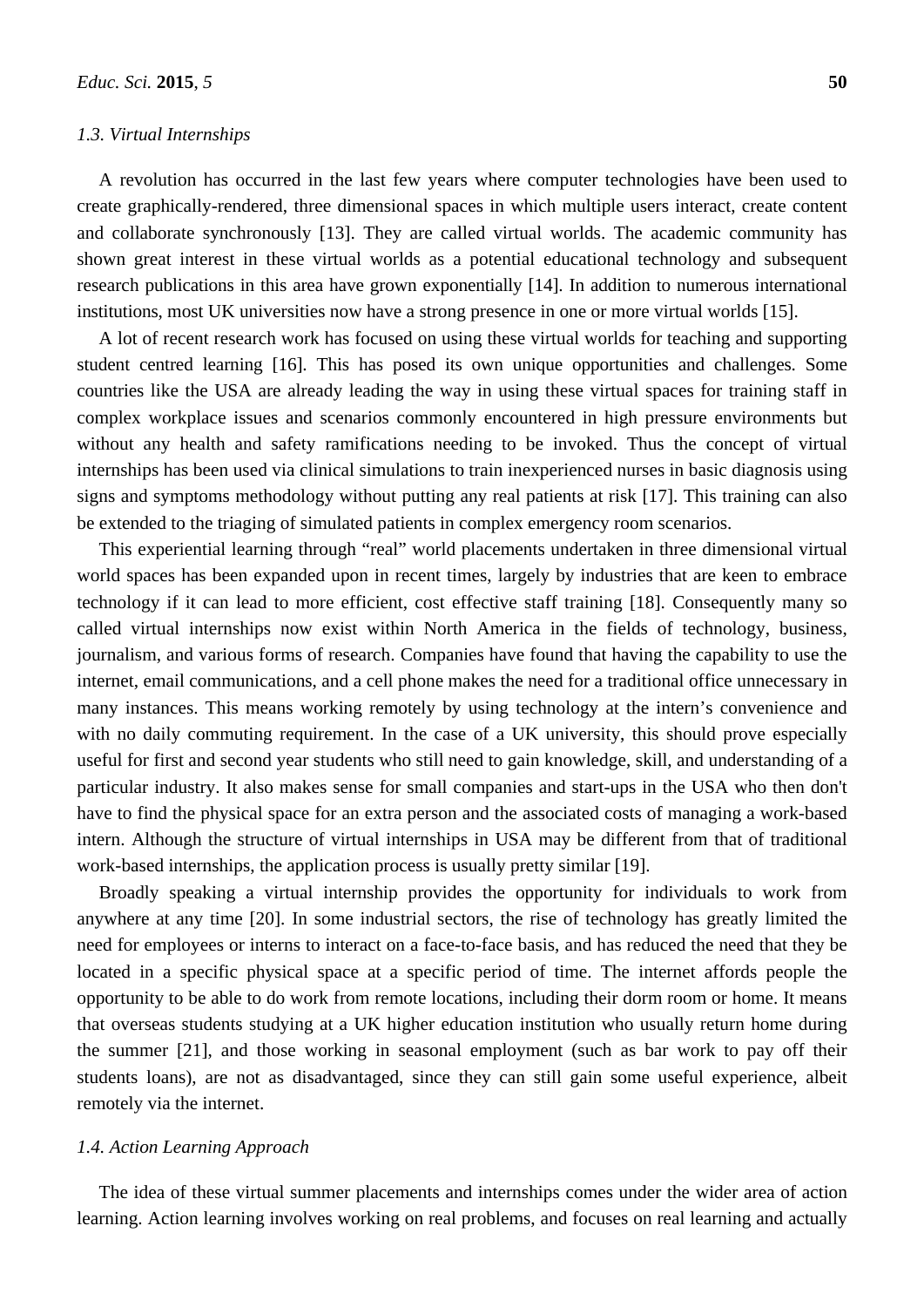implementing solutions [22,23]. It has now become a well-known method of learning since Professor Reg Revans introduced the concept shortly after the Second World War. It is a method of collaborative learning where a small group of learners known as an "action learning set" meet often to reflect on real work problems. The basic philosophy behind it is that the most effective learning takes place when students are faced with a real problem to solve [24–26].

At the moment little or no action learning techniques are currently used in Brunel University's Civil Engineering Division. Some problem based learning is used especially in the final year of the MEng course that has a significantly weighted group project which is assessed collectively and individually. Some other modules due use problem based learning as well particularly modules orientated towards teaching design engineering. The major difference between action learning as opposed to the commonly used problem based learning approach is that the aim of an action learning set is to focus on the individual and their future action including specifically their personal learning achieved and reflection on it [26,27]. Therefore it is more flexible, open-ended learning approach and suited to a work place/internship environment rather than a traditional class room set up that can accommodate traditional problem based learning [26,27].

#### *1.5. Virtual Reality Environment—SecondLife*

*SecondLife* is a web-based virtual reality programme. It is freely available at no cost (www.SecondLife.com). It creates a three dimensional environment in which participants can control the movement of an avatar, interacting with other participants through both sight and sound. These avatars are a personalised representation of the participant in the virtual *SecondLife* world. In terms of its usage in UK universities, it is the predominant virtual world used for educational purposes [28]. Consequently it has been naturally proposed to use this environment to create a virtual internship space that could be geared towards meeting the objectives of this project.

Some higher education establishments have tried implementing similar schemes as proposed in this study with varying degrees of success. For instance at the University of Southampton, educational professionals have tried using *SecondLife* as a pedagogic tool in the postgraduate teaching of gerontology and other policy relevant social sciences [29]. In fact, Linden Lab in California, USA who are the original creators of *SecondLife* are now actively encouraging its usage as a virtual work place tool to be used alongside real tools in the office or workplace [30]. Its wide spread usage has not taken off for a variety of reasons, some due to institutional resistance, others due to cost, while most are due to technical and logistical issues [15,16]. Thus usage of *SecondLife* can be difficult to implement in practice in an educational environment as experienced by some UK universities who have tried using it for student-led research and teaching [28]. Common complaints raised by academics trying to make use of *SecondLife* for similar purposes to this project are the experiencing of slow PC graphical and processing speeds and the subsequent slowed down ability to update the viewer software.

#### **2. Methodology**

The basic methodology was to develop realistic as possible materials that would allow interested students to undergo a virtual summer placement. This meant ideally getting on board at a very early stage a main sponsoring employer to act as the virtual internship company. The first part of this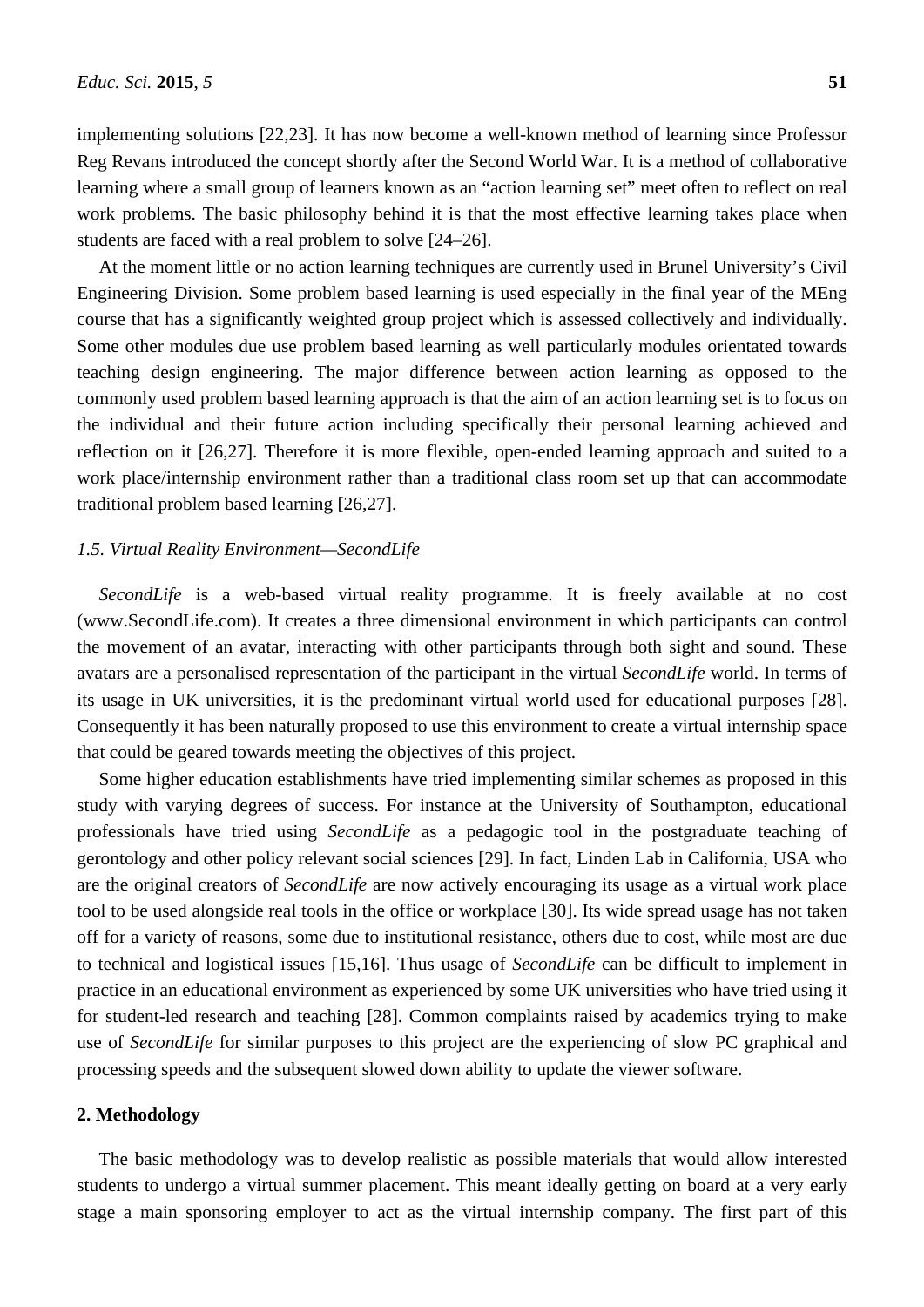process involved the development of easy to use and easily understandable text based material as placement assignments which were to be delivered via email and other existing technology interfaces. After the initial pilot phase of this scheme in summer 2014 involving up to eight selected students (who would also form part of the project's "Action Learning Material's Development and Feedback Committee"), it was envisaged that this material would be fully worked up to full audio-visual capabilities with Skype conferencing; pre-recorded videos of mock meetings, site visits, *etc.* This would then be trialed at a much larger phase involving up to a thirty selected first year students for the following year. During this second phase of the scheme development, the students would actually be assessed by having to eventually do a final presentation to a "live" audience of industry professionals as Clientele who then judge which should be offered actual work-based placements or internships for the following year. This offer of two or three actual placements (possibly shadowing senior engineers) would act as the "carrot" to allow scheme take-up and create competition amongst interns. Most of professionals used could be sourced from the Brunel University's IAP.

In this regard, all placement material developed would be passed to the sponsoring company for comment and modification. After successful implementation of this second phase, the third and final phase (which is outside the scope of this paper) would involve the development of a virtual learning environment as a placement using the v*irtualBrunel* platform and the *SecondLife* interface [31,32]. The resource personnel developing all this material would also need to "scaffold" in this initial development work into the existing Professional Development module so that students were briefed on the expectations of this placement scheme. This would ensure they engaged from the beginning in a competitive spirit.

# *2.1. Pilot Scheme Material*

As a first step a pilot virtual placement scheme was set up in summer 2014 with a small group of volunteer students from year one of the undergraduate civil engineering course. The specific objectives of the initial pilot scheme were:

- To investigate mechanisms for operating the scheme;
- To generate material for use in the scheme;
- To gain feedback from students:
- To assess the efficacy of the scheme.

Engineering consultants with experience of graduate training within the work-place were used by the Civil Engineering Division to develop the virtual internship material and also to act as the scheme tutor's during the pilot scheme period. They also generated the resources needed to carry out the evaluation of the individual student performance and the overall effectiveness of the scheme. They also mocked up a fictitious company, namely Brunel Environmental Engineering Ltd, under the pilot phase to act as the scheme's sponsoring employer. Typical "virtual" assignments, which are similar to those encountered by graduate engineers in a civil engineering consulting or contracting firm, were developed by the resource personnel as part of the fictitious company's requirements when it implemented a fictitious but realistic engineering project. Typical tasks sets as part of this project involved: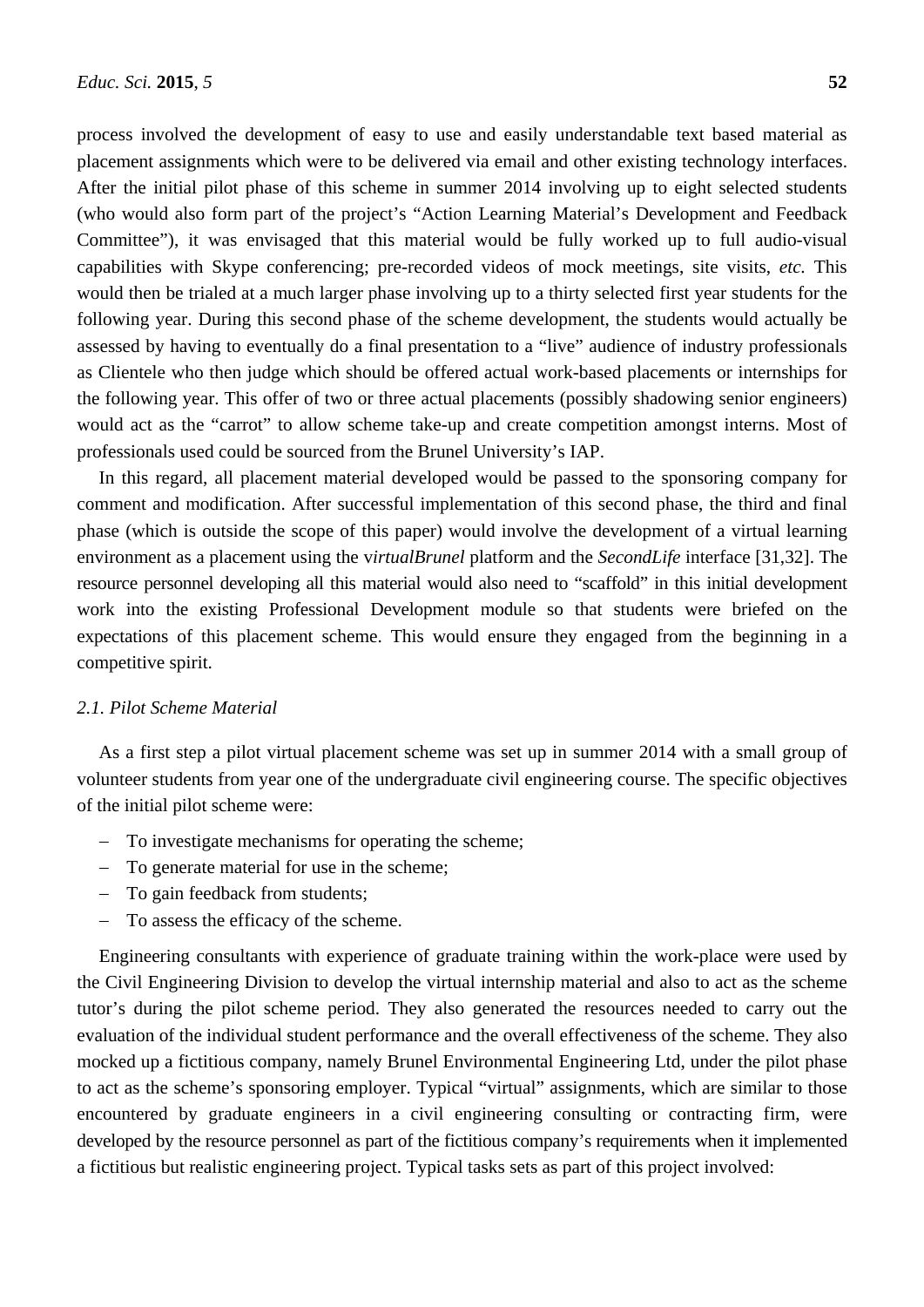- Team working;
- Arranging meeting times;
- Producing agendas and minutes of formal project team meetings;
- Letter and report writing;
- Application of engineering principles;
- Cost estimation;
- Information gathering.

Other typical tasks that were set got students involved in basic contract negotiations and basic design work both individually and as part of a small team. They were also involved in basic research work and technical specifications development. The aim of these assignments (to be submitted by various deadlines) was to help them to start to think like an engineer, and also to gain a prospective on what actually goes on in a design office, a contractors office, on site, *etc.*, especially at the graduate engineer level. Some of the tasks were quite mundane or even trivial (e.g., pipe sizing calculations, basic sketching, writing memos, *etc.*), so that it replicated quite well the level of responsibility given to junior engineers in their first year of employment. It was recognised that some students already had their summer well mapped out so that any delivered assignments were well interspersed over the virtual placement period.

# *2.2. Pilot Scheme Evaluation and Assessment*

During the pilot phase synoptic test questionnaires were used to measure the five key skills that employers are looking for in graduates [2,33], and which this scheme wishes to enhance during the action learning placement. These five skills are:

- Communication skills:
- Team behavior:
- Commercial awareness;
- Interpersonal skills:
- Problem solving and analytical skills;

Thus the key deliverables envisaged for this pilot scheme were:

- Synoptic tests and questionnaires;
- Project assignment material development under:
	- Initial pilot phase;
	- Extended full scale phase (beyond the scope of this project).
- Development of internet-based framework to allow the creation of a virtual learning environment as a summer placement.

# *2.3. Pilot Scheme Implementation*

During the spring term, all the year one civil and environmental engineering undergraduates were informed of the pilot scheme with volunteers being actively sought. Initially eight students expressed a strong interest in partaking. In May the prospective eight volunteers were invited to a meeting during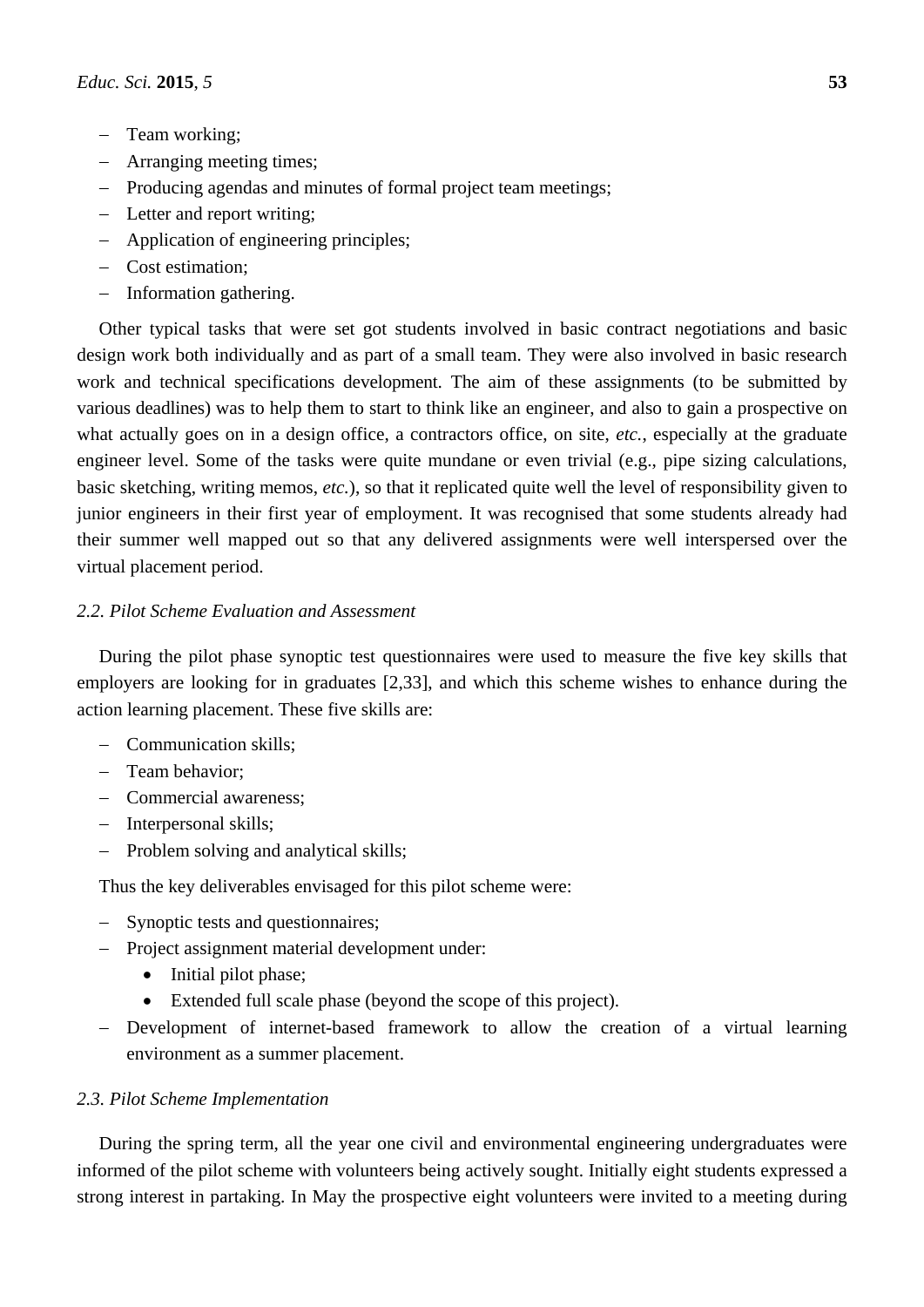which they were introduced to the scheme and provided with a written brief and programme of tasks. Supporting documentation had been uploaded onto Brunel University's student interface platform known as *Blackboard Learn* which is standard software package used by higher education institutions to interface via the internet (or a campus intranet) with students. Since the interns on the pilot scheme mostly were returning home during the summer recess (with in some cases this being outside the UK), and many of them scheduled to take up some form of summer employment (other than suitable placements) or to carry out holiday travel, meetings themselves needed to be "virtual" and were not always during normal office hours. For this reason, use of the virtual, web-based facility called *SecondLife* was also investigated under this pilot scheme. Brunel University along with many UK Universities already supports *SecondLife*, and the Design Department has already created a virtual populated space within it known as *virtualBrunel*.

# *2.4. VirtualBrunel within SecondLife*

Dr Olinkha Gustafson-Pearce of the Design Department produced within the *virtualBrunel* space of *SecondLife*, a full campus replica of the University buildings as shown in Figure 1. Under this pilot scheme, Dr. Gustafson-Pearce created a specific area for the fictitious company, Brunel Environmental Engineering Ltd., with a complete set of offices, drawing rooms, meeting rooms and furniture in which participants could hold a virtual meeting shown in Figures 2 and 3. This area within *SecondLife* was set up to be accessible only to invited participants. During the pre-scheme briefing meeting, volunteer interns were introduced to *SecondLife* and *virtualBrunel*, and given access to a secure area within it as an office facility that had been created by Brunel University's Design Department. Each of the volunteer interns was provided with a copy of Brunel University's Conditions and Guidelines for using *SecondLife* in a safe and acceptable manner. In order to access this virtual world in *SecondLife*, participants needed a lap-top or desk-top based computer with a reasonable specification graphics card, an internet access point and a microphone and speaker headset.



**Figure 1.** Screenshot of *virtualBrunel* campus space in *SecondLife.*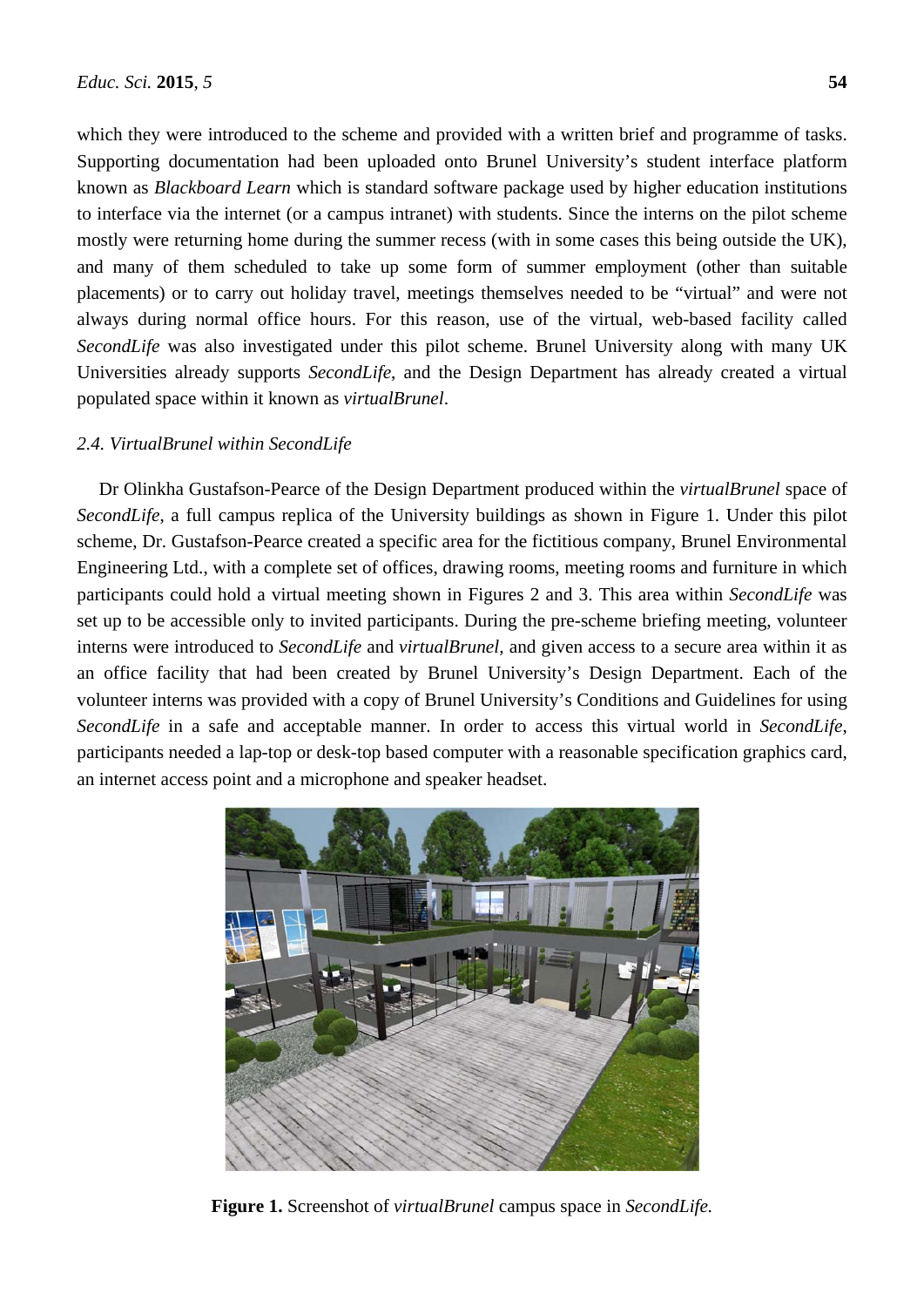

**Figure 2.** Screenshot of *virtualBrunel* meeting space created under the pilot scheme.



**Figure 3.** Screenshot of an alternative v*irtualBrunel* meeting space created under the pilot scheme.

# *2.5. The Internship Project*

A realistic UK-based construction project was conceived in which up to eight interns would carry out initial investigative tasks followed by actual design work. The project was formulated so that it operated as closely as possible to a real internship with interns being given a range of administrative and technical tasks to carry out according to a strict programme overseen by a mentor, which under the pilot phase was the engineering consultant hired to produce the virtual material and to implement the pilot scheme. The scheduled project work represented about two weeks in a real internship programme in terms of hours, but was spread out over the summer recess so that virtual internees did not feel overwhelmed. The interns worked as a team but each also had individual responsibilities. Regular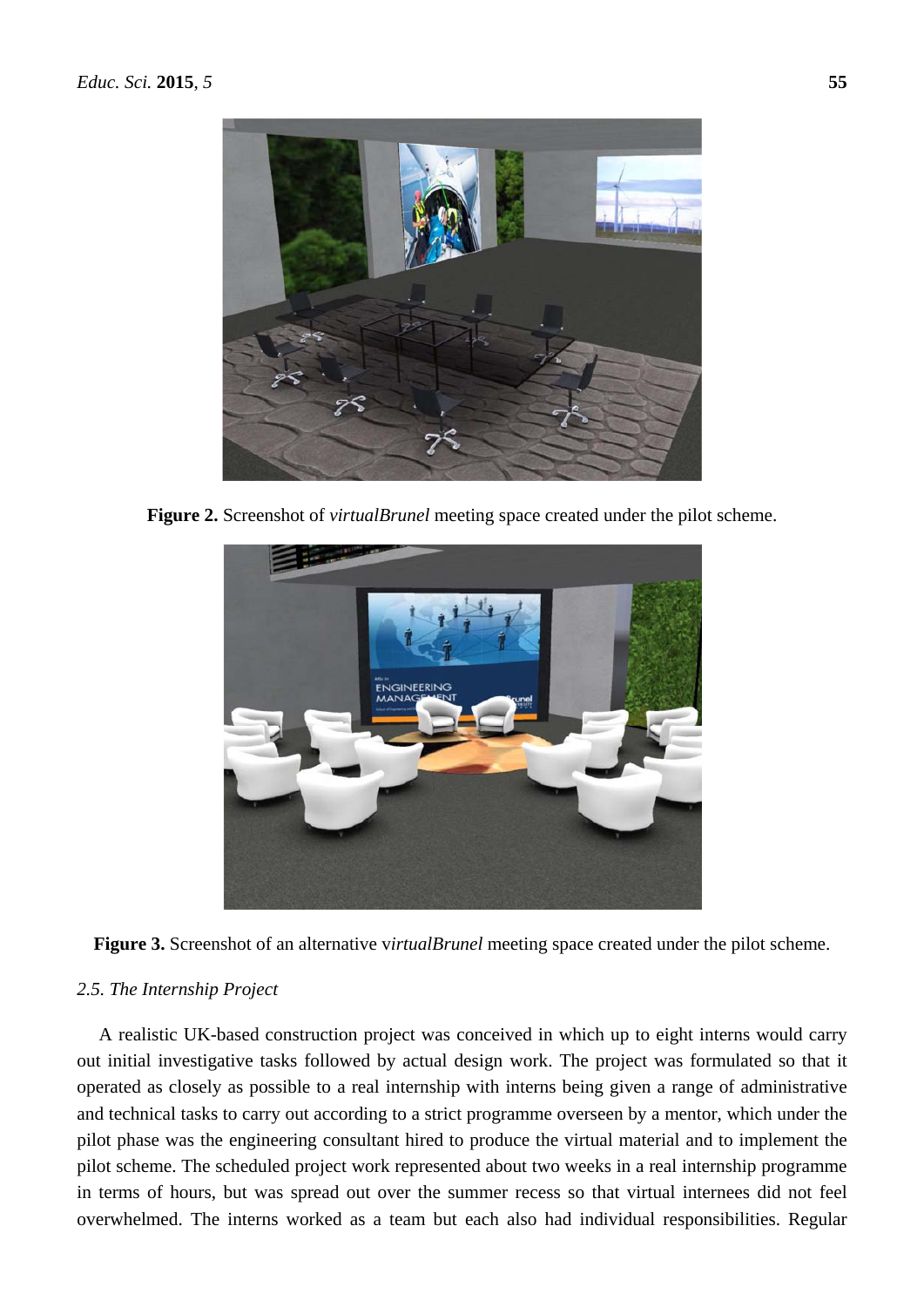virtual project group meetings were held within the *SecondLife* environment. Project documents were distributed electronically. The scheme was originally scheduled to run from around the first week of July until the end of September 2014.

The construction project devised involved the preliminary design of two new-build hotels in the UK as part of a planning application to the relevant local planning authorities. The fictitious multidisciplinary engineering consultancy firm, Brunel Environmental Engineering Ltd., had been commissioned by the developer to produce information which would be included in planning application documents. The intention was to create a project that mimicked an actual planning application and so introduce the interns to the real world of planning regulations as the first stage in any construction project.

The hotel designs were based on actual floor plans and specifications as used by a well-known chain of budget hotels. Real development sites were found local to Brunel University (that the interns were encouraged to visit) in Central London and Slough in Berkshire chosen to reflect different local planning regulations. The interns were employed by the fictitious consultants, working under the supervision of one of their directors. They were asked to investigate features and supporting services within the two construction projects that were closely related, highly topical, subject to planning and construction regulations, and likely to be encountered by many civil and environmental engineers in practice. These features and aspects of the project were:

- Incorporation of green/brown roofs in the design;
- Use of Sustainable Urban Drainage Systems (SUDS);
- Installation of grey-water recycling systems;
- Use of low environmental impact construction materials;
- Impact of the above on the developer's minimum BREEAM rating requirement.

Technical details and documentation were provided on each of the above, aspects of the project, (including a preliminary BREEAM assessment report), together with links to other web-based information including suppliers and manufacturers details. Documents and web-links were also provided relating to the actual planning policies of the two local planning authorities responsible for the two locales.

#### *2.6. Operation of the Pilot Scheme*

In July and August of 2014, a series of virtual group progress meetings were held in *SecondLife*, chaired by the company "director" (the engineering consultant/tutor hired to manage the pilot scheme). These were treated as formal project progress meetings complete with agenda and minutes. Interns were given specific tasks that are intended to reflect the aims and objectives set out in Table 1. Feedback was provided on all the work undertaken by the interns.

Of the eight students who attended the initial pre-scheme briefing meeting in May:

- One failed to respond after that;
- Two dropped out of the scheme early on due to personal and employment commitments. One of these students had returned to Zimbabwe for the summer;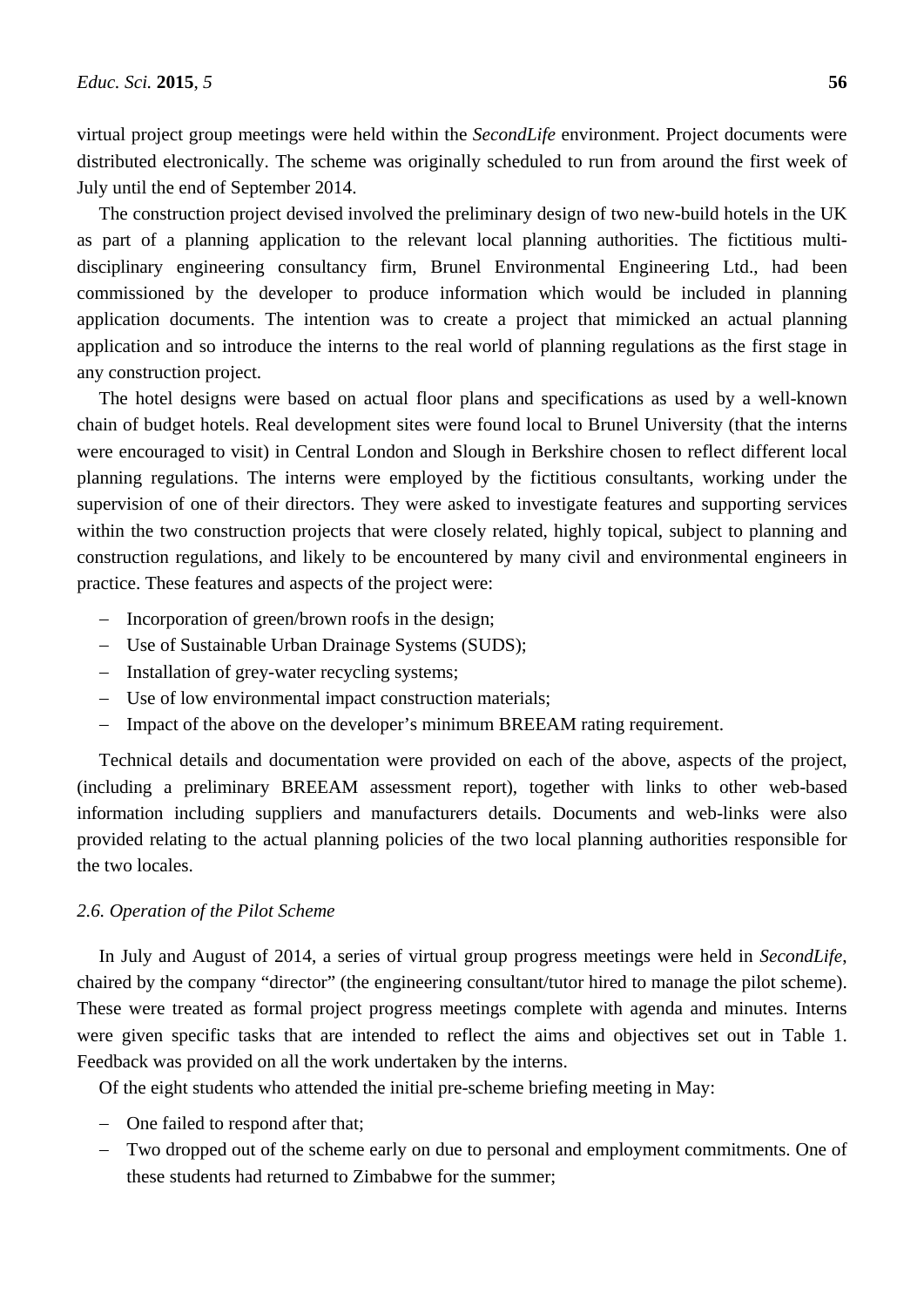- As the scheme progressed, two found involvement difficult due to heavy employment commitments and subsequently did not complete all set tasks. One of these students had returned to Poland for the summer and was working in the construction sector there;
- Three showed a high level of commitment throughout the duration of the pilot scheme and completed most of the set tasks;
- Six attended the feedback session in October (one of whom had previously dropped out of the scheme early on).

| <b>Task</b>                             | Objective                                              |  |  |  |
|-----------------------------------------|--------------------------------------------------------|--|--|--|
|                                         | Introduce intern to structure of formal meetings as    |  |  |  |
| Produce an agenda for the meeting.      | used in industry and the need for agreed agenda to     |  |  |  |
|                                         | assist in effective management of meeting.             |  |  |  |
|                                         | Introduce intern to need to keep accurate minutes of   |  |  |  |
| Produce minutes of the meeting.         | meetings including actions arising.                    |  |  |  |
|                                         | Introduce interns to some of the sustainability issues |  |  |  |
| Investigate design features (as above). | pertinent to civil engineering and in particular local |  |  |  |
|                                         | and national planning policies and regulations.        |  |  |  |
| Write letters to manufacturers          | Develop formal communication skills.                   |  |  |  |
| seeking information.                    |                                                        |  |  |  |
| Utilise a simple spreadsheet to         | Introduction to spreadsheets.                          |  |  |  |
| organise possible meeting times.        |                                                        |  |  |  |
| Produce an individual interim report    |                                                        |  |  |  |
| relating to feasibility of design       | Develop report writing skills.                         |  |  |  |
| features (as above).                    |                                                        |  |  |  |
| Include within the report outline       | Introduce intern to importance of costing and to       |  |  |  |
| costing of the recommended solutions.   | develop simple costing techniques.                     |  |  |  |
| Produce single composite report.        | Develop editing skills and team working.               |  |  |  |

|  | Table 1. Summary of virtual internship tasks set and objectives achieved. |  |  |  |  |
|--|---------------------------------------------------------------------------|--|--|--|--|
|  |                                                                           |  |  |  |  |

# **3. Results and Discussion**

# *3.1. Evaluation and Assessment of Pilot Scheme*

After the pilot scheme finished and following the return of the volunteer interns to the main campus in October, a face-to-face focus group meeting was convened with the volunteer internees to assess how they felt the pilot scheme had fared overall, and its potential as a substitute for a real industrial placement. In addition, they were asked to complete a short synoptic questionnaire that sought to determine how they rated their employment skills before and after the pilot scheme. The answers in the synoptic questionnaire were ranked using a 5-point Likert scale of 1–5 with:

- $5 =$ Excellent
- $4 \equiv$  Good
- $3 = Fair$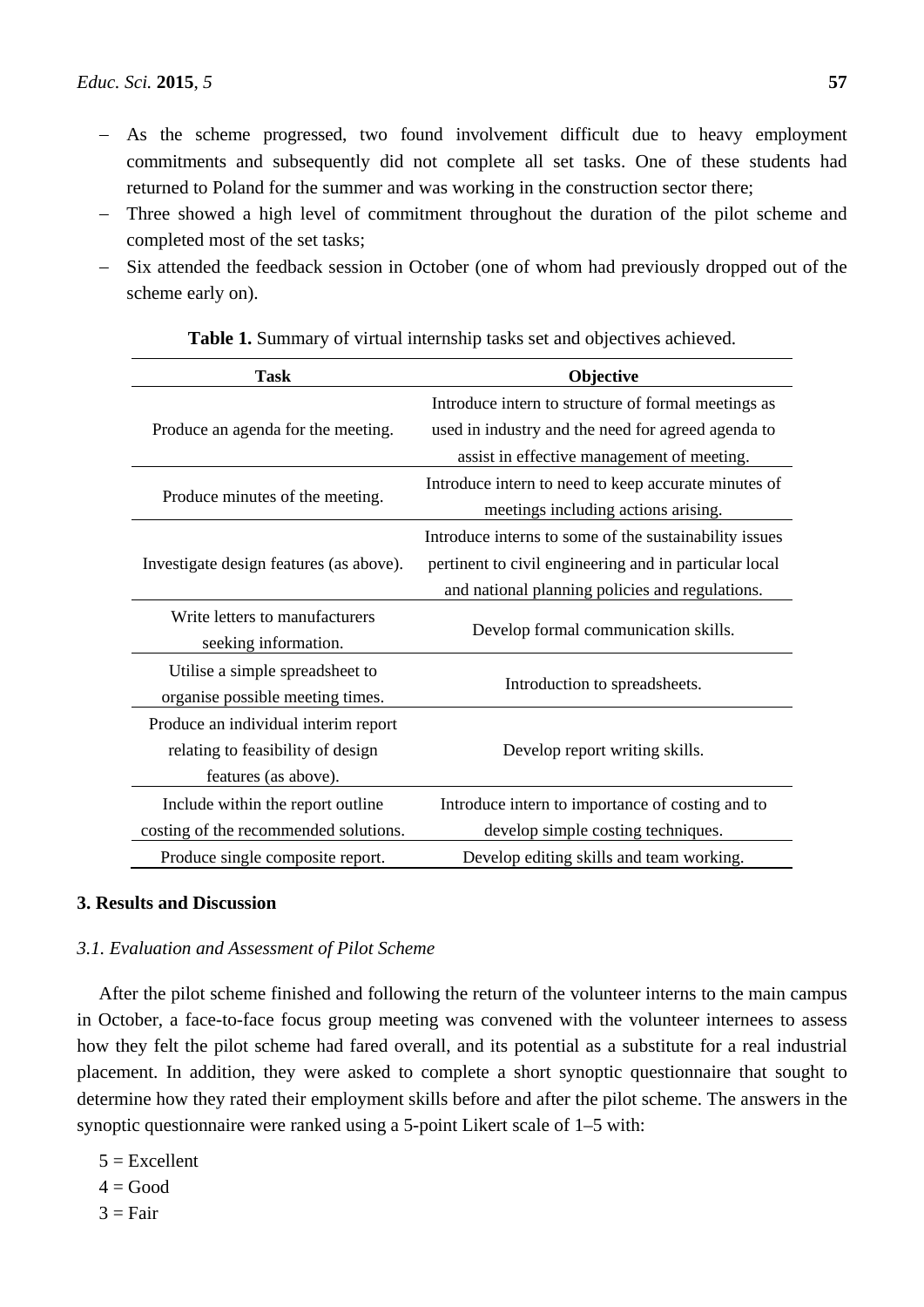$2 = Poor$  $1 =$  Very poor

# *3.2. Volunteer Intern Feedback*

Table 2 shows the averaged responses to the feedback questionnaire based on the five interns who were active in the pilot scheme.

**Table 2.** Summary of virtual internees' feedback from synoptic questionnaire set before and after the pilot scheme.

|                                        | <b>Feedback Requested on</b>                | Mean Score (Out of 5) |                       |      |  |
|----------------------------------------|---------------------------------------------|-----------------------|-----------------------|------|--|
| <b>Feedback Question</b>               | <b>Topic/Activity/Scheme</b>                | <b>Before</b>         | After                 | Gain |  |
|                                        | Developer/Tenant/Design Team relationship   | 2.8                   | 3.6                   | 0.8  |  |
| Please indicate your                   | in building projects.                       |                       |                       |      |  |
| <b>Awareness of:</b>                   | Local and National Planning Authorities.    | 2.4                   | 4.0                   | 1.6  |  |
|                                        | Environmental Issues in building projects.  | 2.4                   | 4.0                   | 1.6  |  |
|                                        | Working as a member of a team.              | 4.0                   | 4.2                   | 0.2  |  |
|                                        | Using a project programme (GANTT) chart.    | 3.6                   | 4.2                   | 0.6  |  |
| Please rate your                       | Business Letter-writing.                    | 3.0                   | 4.0                   | 1.0  |  |
| <b>Work Place Skills:</b>              | Technical report-writing.                   | 3.2                   | 3.6                   | 0.4  |  |
|                                        | Producing a meeting Agenda.                 | 2.0                   | 3.4                   | 1.4  |  |
|                                        | Producing Minutes of a meeting.             | 2.0                   | 3.6                   | 1.6  |  |
|                                        |                                             |                       | Mean Score (Out of 5) |      |  |
|                                        | Ease of using SecondLife.                   |                       | 2                     |      |  |
|                                        | Usefulness of SecondLife.                   | 2.4                   |                       |      |  |
| <b>Please indicate:</b>                | Usefulness of the Virtual Placement Scheme. | 3.6                   |                       |      |  |
| Potential for future Virtual Placement |                                             | 3.8                   |                       |      |  |
|                                        | Schemes in Civil Engineering.               |                       |                       |      |  |

During the focus group meeting, specific individual comments as useful feedback from the interns were noted. They are summarised in Table 3.

|  |  |  |  | Table 3. Summary of outcomes of focus group meeting: Pros and cons of pilot scheme. |
|--|--|--|--|-------------------------------------------------------------------------------------|
|  |  |  |  |                                                                                     |

| <b>Positive Comments</b>                            | <b>Negative Comments</b>                      |  |  |  |
|-----------------------------------------------------|-----------------------------------------------|--|--|--|
| SecondLife proved a good interface between          |                                               |  |  |  |
| internees and scheme manager/s as long as high      |                                               |  |  |  |
| performance hardware was available to operate it    | The tasks that were set could have been       |  |  |  |
| efficiently. Skype video conferencing might also be | more challenging.                             |  |  |  |
| used in this regard.                                |                                               |  |  |  |
|                                                     | More direction was required by the interns to |  |  |  |
| The virtual internship scheme was okay for first    | allow them to carry out the detailed          |  |  |  |
| year students.                                      | tasks effectively.                            |  |  |  |
| Students were provided with sufficient supporting   | Technical problems experienced with           |  |  |  |
| documentation and information under this scheme.    | SecondLife limited its usefulness.            |  |  |  |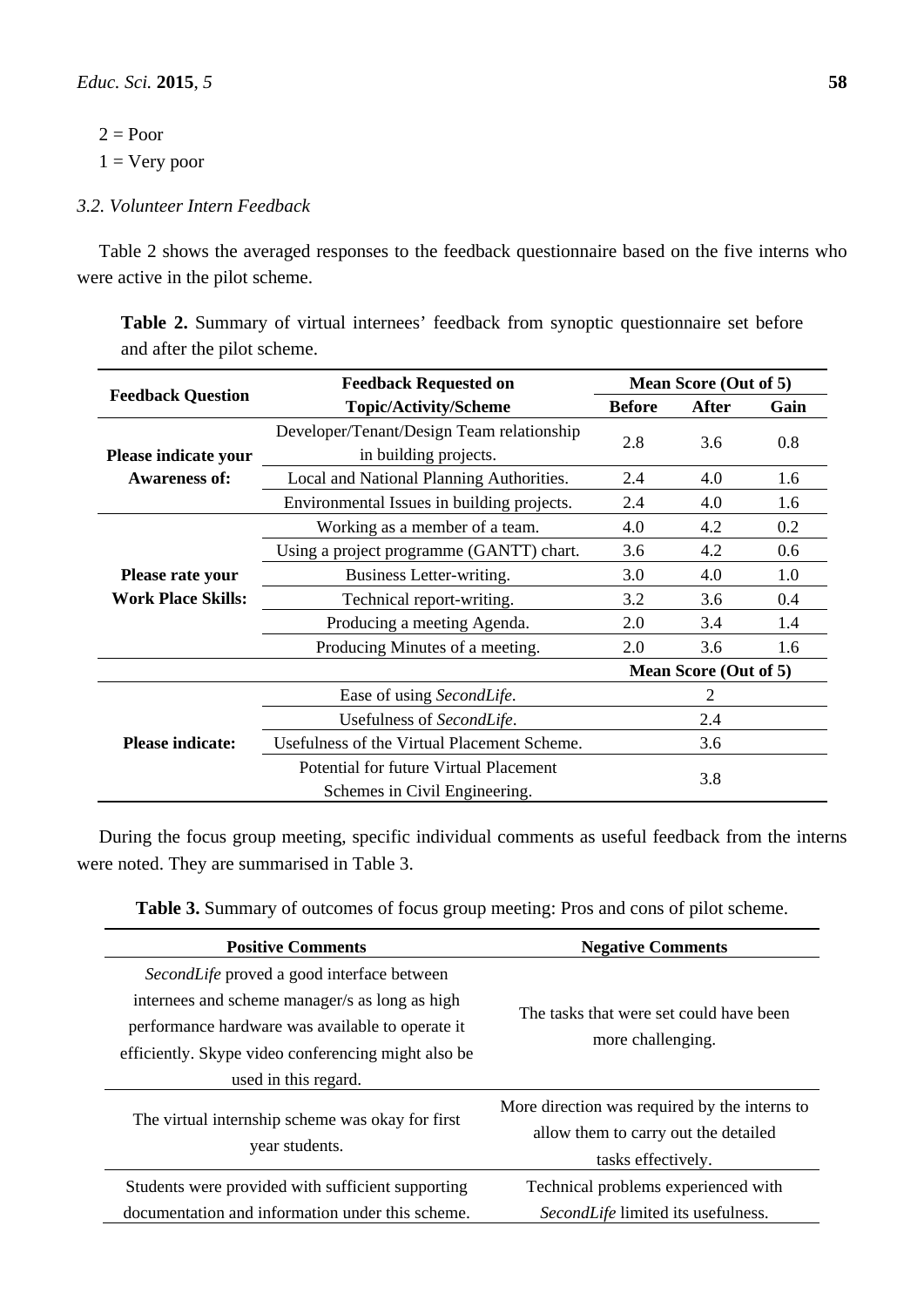| <b>Positive Comments</b>                            | <b>Negative Comments</b>                       |  |  |  |
|-----------------------------------------------------|------------------------------------------------|--|--|--|
| The pilot internship scheme did give one a feel for | Lack of interaction between interns in         |  |  |  |
| what working on a real life project was, especially | SecondLife did not help in promoting the       |  |  |  |
| at such an early stage in their academic course.    | realness of the scheme.                        |  |  |  |
| For group work, the interns progressively dropping  | Lack of body language in SecondLife was also   |  |  |  |
| out of the scheme at short notice mimicked real     | a problem. This would not be the case if Skype |  |  |  |
| life projects.                                      | video conferencing was also used.              |  |  |  |
|                                                     | Interns should be given more choice on what    |  |  |  |
|                                                     | aspect of project they might want to work on.  |  |  |  |

**Table 3.** *Cont*.

#### *3.3. Tutor's Observations*

In general, the tutor observed that apart from the technical difficulties experienced with *SecondLife*  and within the *virtualBrunel* workspace, the virtual environment prevented real interaction between the users, and thus limited its suitability for this type of scheme. In particular the following specific issues were noted:

- Avatars were difficult to recognise and could not easily be associated with actual individual interns.
- There was no body-language to discern.
- There was a perceived loss of reality and therefore commitment *i.e.*, "this is not a real project nor is it my real boss/tutor so why take it seriously?"

Additionally, the tutor found that attempting to arrange virtual meetings proved very difficult in practice. This was due to interns having job/family commitments or being on holiday. The type of work some of the interns were doing involved late evenings and weekends whilst others worked during normal daylight hours. This severely limited the number of meetings and was almost certainly a factor in interns dropping out of the scheme. Whilst this also created some difficulties in interns working as a team, it was noticeable that interns were reluctant to contact each other and share information. There appeared to be a lack of initiative by the interns in finding information and seeking solutions. In some instances this even extended to them not reading the information they were given beforehand.

He further noted that the starting basic skills level of the interns varied considerably. This resulted in some interns considering that tasks were too simple or mundane whilst others struggled on the same tasks. A considerable amount of administrative work, time and resources was involved when organising virtual meetings and providing feedback on tasks. Any full scale scheme would need full administrative and managerial support to operate adequately.

# *3.4. Summary of Pilot Scheme Outcomes*

This pilot involved five volunteer interns working on a virtual placement scheme over the summer recess. All were geographically separated and had either work/employment and/or holiday commitments. A project had been created as a vehicle for the scheme and this required a number of tasks to be carried out by the intern/s. The intention was to create a realistic project that would help improve basic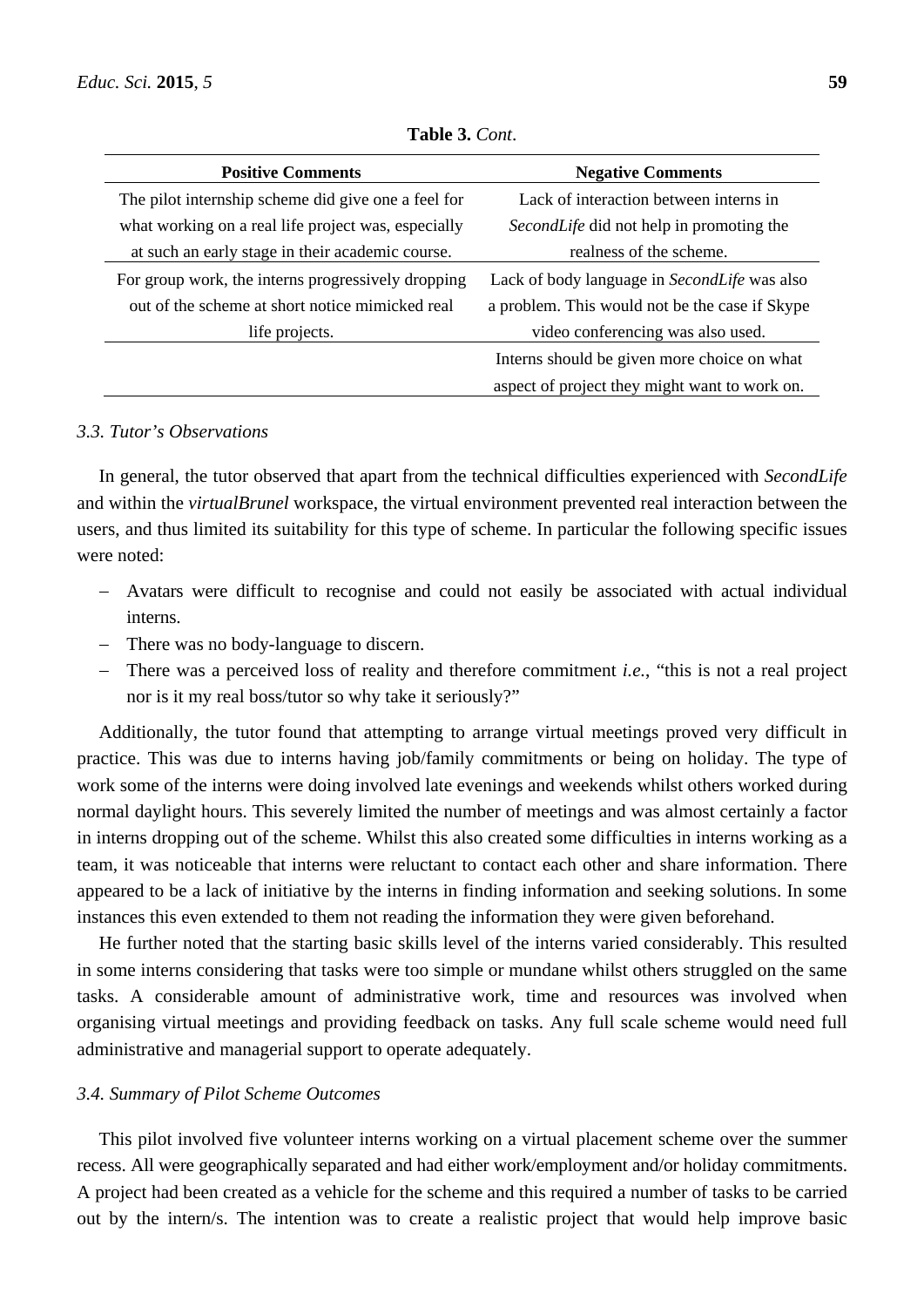employment skills relevant to graduate civil engineers and that could be undertaken without the interns having to be present at the same place and time.

The aim of pilot scheme was to assess the viability of the idea of a virtual placement using a small group of volunteer first year undergraduates. Whilst this involved them carrying out the tasks, the aim was not to provide them with a full virtual internship. This was explained carefully to the volunteers. It inevitably limited the amount of time and effort they expended on the scheme. The tasks set for the interns were estimated to require about two weeks work, but spread out over a three month period *i.e.*, a weekly combined scheme involvement of about one day per week.

Initially use was made of *SecondLife* as a virtual, web-based environment in which to hold meetings. Most universities are showing a keen interest in the potential use of *SecondLife* in education (since people of university age are now readily familiar with such technology). However, as other academics have found [28], technical difficulties were experienced in using *SecondLife* that made holding meetings very difficult. Also the virtual environment cannot convey the sense and seriousness of a real project meeting. Neither can it provide the level of interaction of a real meeting [18].

Some of the interns felt that Skype video conferencing would provide a more suitable medium. However, even with Skype, experience has shown it can be of limited use when dealing with a group of geographically separated people and requires a high standard of internet connectivity. The tutor has experience of using commercially available software for video conferencing in the business world. This is far superior and allows the exchange of documents during the meeting. On the other hand it is expensive and generally requires specialist hardware [28]. Nevertheless, if virtual placements are to be undertaken in future that involves group work, than some video conferencing facilities should be investigated.

The results from the intern feedback session and questionnaire show that on the whole, the volunteer interns were optimistic about the potential for virtual placements and that the approach used was generally suitable for first year undergraduates. However, the responses as to the operation of the scheme were conflicting with some volunteer's feeling that the tasks were too simplistic and others that more detailed guidance was required. This possibly reflected the wide range of existing skills amongst the group. It is recommended therefore that in any future virtual placement, tasks be differentiated in terms of difficulty to suit individual internees.

The self-assessed results show an improvement in skills of the interns following the completion of the scheme. It must be borne in mind when looking at these results that the aim was to assess the viability of future virtual placements, not provide real work-based placements for the volunteers after completion of the pilot scheme. As a result, tasks were mostly not completed. It was therefore pleasing to see a significant improvement in self-perceived skills.

The scheme resulted in a considerable work load for the tutor including the chairing of virtual meetings at unsociable hours. Extensive feedback was required on work submitted by the volunteer interns. The amount of work would be expected to increase in a real "virtual" placement as interns would be more committed and produce more work in a timely manner.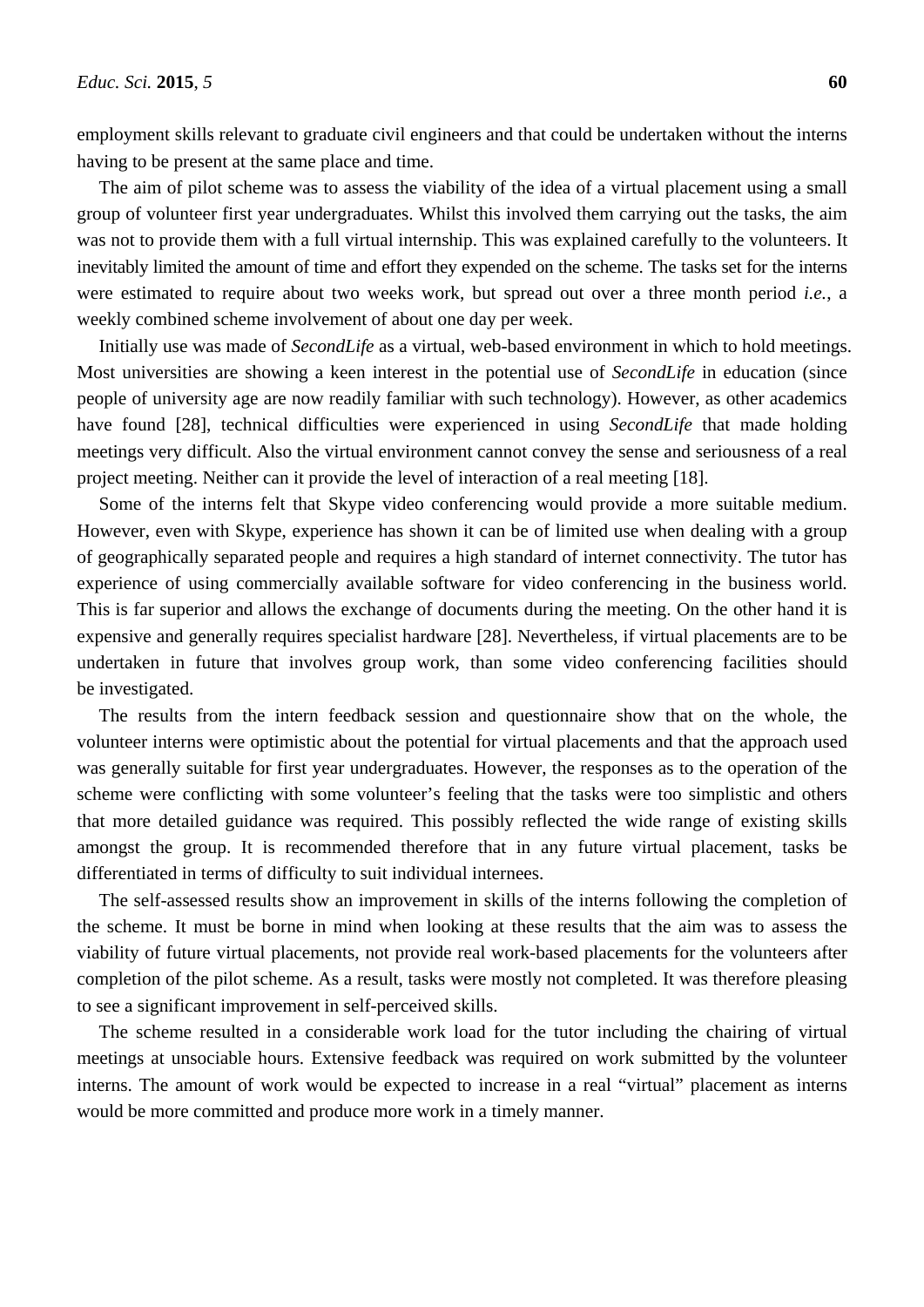## *3.6. Future Work Needed to Implement a Full Scale Virtual Internship Scheme*

It is hoped that due to the successful implementation of this pilot scheme, it could be duplicated to other Departments within the College of Engineering, Design and Physical Sciences. Some of the existing developed material could be used, whilst other more discipline specific material would need to be developed.

For a future larger scheme of this nature, it is recommended that it is important that the student's own Civil and Environmental Engineering Society at Brunel University would be involved from the start in this full scale version with selected students forming part of the Materials Development Committee thus ensuring all assignments were at the appropriate level. The scheme would be named after the main employer sponsor (which still needs to be sought), and this means that by going on it, this scheme would also enhance the student's CVs by linking it to a major employer as sponsor.

Any future full scale scheme would need to be entirely optional even though all students would be briefed on it during their formally academic Professional Skills module. This is so that only highly motivated students would apply on an official application form. Thus they would have to prove their drive and commitment by justifying their inclusion as part of the application process since intern places would be limited. After the exam period and after the Board of Studies meeting, the academic performance in the first year would also be taken into account when short listing candidates for the scheme. There would also have to be clear selection criteria that students are aware of. They would need to see this scheme as a highly competitive process in order that only serious students applied. Selected candidates when signing up for this scheme would need to guarantee their seriousness of involvement in it otherwise the participant's place would be cancelled and offered elsewhere if they did not immediately engage in it by submitting assignments on time.

During the pilot phase of this project, no actual credits were awarded to students to undertake this scheme as occurs with student's undertaking an official work placement as part of their sandwich course. However long term wise it may be a good strategy to be used in order to get first year student's to engage with this proposed process effectively. This would mean developing this scheme as an optional credit module that ran over the summer period. Thus it would need to be accredited by the University as part of the potential learning outcomes for student's undertaking these courses.

Assessment of the extended version of this scheme should be measured in three ways. Firstly the overall student satisfaction would be measured in a similar manner to the pilot version by using questionnaires and, potentially, focus groups. Then a synoptic testing would be used to ascertain skills development by test-retesting before and after the "virtual" placement. Finally objective measurement targets would be considered such as any increase in the number of placement applications per year; any increase in the number of sandwich placements per year; and any increase in the number of final year students being offered firm graduate engineering job offers before their final exams; and also any an increase in all final year students six months after having completed their degree.

At the end of the placement all successful participants would receive a Certificate of Participation. In the short term, this scheme could be potentially part run and administered by taught post graduate students who would help deliver this scheme across the summer with their benefit being gaining points under a small 5 credit optional module on this scheme. They could also be used in the role playing scenarios especially the more mature postgraduate students who had existing engineering work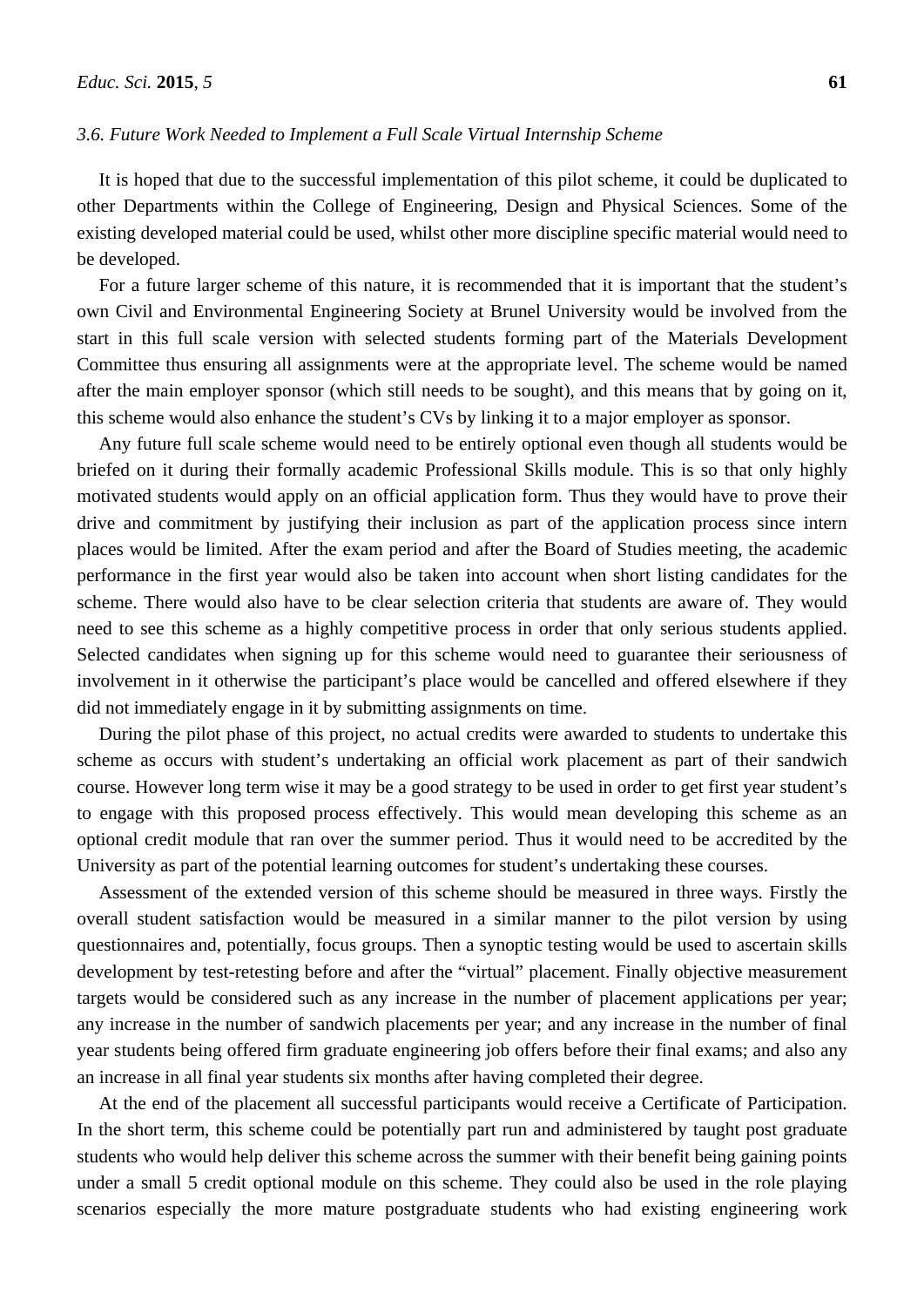experience and skills. They would gain valuable leadership skills and abilities, and also it would address part of their professional development objectives. Long term wise this scheme if successful would probably need dedicated administrative personnel to run it.

Resource personnel producing the material for the full scale version of this scheme need to also address the following questions:

- What tasks that will be required from each intern and what responsibilities are involved?
- Will training or supervision be offered at the beginning or over the course of the placement/internship? Will interns be able to use this as a reference once the internship is over?
- How many hours per week are required for the internship?
- How will it be evaluated for effectiveness at the end of the internship?

# **4. Conclusions**

In summary, it appears that this virtual training approach may prove a cost effective way of letting students gain an insight into the workplace whilst improving their employability skills during a very early stage of their studies. It may also prove a way for employers to select, from a large range of students, the best to actually undertake their real work-based internships as part of their sandwich course. However, care is needed in scheme set-up to ensure that it is fully resourced in terms of technical content, administrative personnel and internet connectivity links, both in terms of hardware and software provision. It is also important that the internship assignments and tasks set are of a highly relevant nature and pitched at a suitable level.

#### **Acknowledgments**

The specific research work mentioned in this briefing note was carried out by Brunel University's Civil Engineering Division and was funded by the University's Teaching and Learning Innovative Fund. The author would like to thank Olinkha Gustafson-Pearce from the Design Department for her assistance on the project work especially her work using the *virtualBrunel* platform and *SecondLife*. The author would also like to acknowledge the work carried out by the engineering consultant/tutor who was specifically hired to manage the pilot scheme, namely, Martin Ratcliffe.

#### **Conflicts of Interest**

The author declares no conflict of interest.

## **References**

- 1. Reed, B.; Coates, S.; Odhiambo, F.; Kayaga, S. Training for real: Matching employer needs to training supply. *Proc. Inst. Civ. Eng. Munic. Eng. J.* **2011**, *164*, 269–278.
- 2. Martin, W.C.; Ashurst, J. Future skill sets for the municipal engineer. *Proc. Inst. Civ. Eng. Munic. Eng. J.* **2011**, *164*, 241–250.
- 3. Institute of Directors (IOD). Graduates' employability skills, IOD skills briefing—December 2007. Available online: http://www.iod.com/influencing/policy-papers/education-andskills/graduates-employability-skills (accessed on 27 February 2015).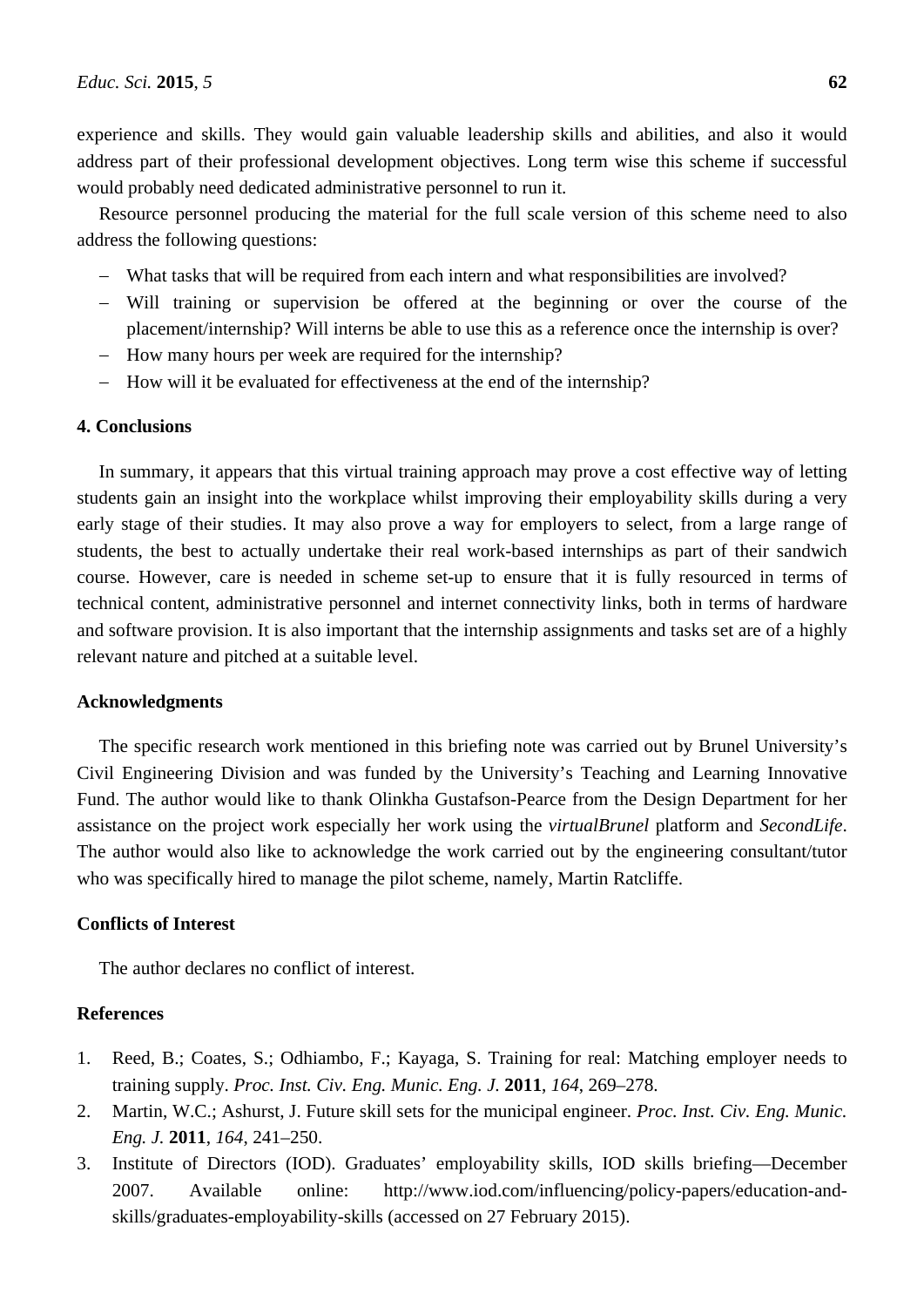- 4. Zaharim, A.; Yuzainee, M.D.Y; Mohd, Z.O.; Azah, M.; Norhamidi, M. Engineering Employability Skills Required by Employers in Asia. In Proceedings of the 6th WSEAS International Conference on Engineering Education, Stevens Point, WI, USA, 22–24 July 2009.
- 5. Brown, P.; Lauder, H.; Ashton, D. Education, Globalisation and the Future of the Knowledge Economy. *Eur. Educ. Res. J.* **2008**, *7*, 131–156.
- 6. Blom, A.; Saeki, H. Employability and skill set of newly graduated engineers in India. In *Policy Research Working Paper 5640*; World Bank: Washington, DC, USA, 2011. Available online: http://documents.worldbank.org/curated/en/2011/04/14103800/employability-skill-set-newlygraduated-engineers-india (accessed on 16 March 2015).
- 7. Bather, M. Students' views on their education and the future. *Proc. Inst. Civ. Eng. Munic. Eng. J.* **2011**, *164*, 209–219.
- 8. Archer, W.; Davison, J. *Graduate Employability: What do Employers Think and Want. Consultant Report*; The Council for Industry and Higher Education: London, UK, 2008.
- 9. Clarke, B. Industry needs to pay more to educate engineers for a low-carbon future. *Proc. Inst. Civ. Eng. Civ. Eng. J.* **2010**, *163*, 102–102.
- 10. Jennings, A. Integrating communication skills into civil engineering education. *Proc. Inst. Civ. Eng. Civ. Eng. J.* **1996**, *114*, 73–80.
- 11. Jennings, A.; Ferguson, J.D. Discussion note: Integrating communication skills into civil engineering education. *Proc. Inst. Civ. Eng. Civ. Eng. J.* **1997**, *120*, 36–37.
- 12. Pender, G.; Stewart, B.; Agar, A.; Ervine, A.; Boyce, D. Developing innovative problem solving skills in undergraduates. *Proc. Inst. Civ. Eng. Civ. Eng. J.* **1999**, *132*, 96–102.
- 13. Bell, M.W. Toward a Definition of "Virtual Worlds". *J. Virtual Worlds Res.* **2008**, *1*, 1–5. Available online: https://journals.tdl.org/jvwr/index.php/jvwr/article/view/283/237 (accessed on 17 March 2015).
- 14. Hew, K.F.; Cheung, W.S. Use of Three-Dimensional (3-D) Immersive Virtual Worlds in K-12 and Higher Education Settings: A Review of the Research. *Br. J. Educ. Technol.* **2010**, *41*, 33–55.
- 15. Kirriemuir, J., ed. Virtual world activity in UK universities and colleges: An academic year of expectation? Snapshot 7; Eduserv Foundation: Bath, UK, 2009. Available online: http://www.silversprite.com/ss/wp-content/uploads/2014/10/snapshot-seven.pdf (accessed on 17 March 2015).
- 16. Kluge, S.; Riley, L. Teaching in Virtual Worlds: Opportunities and Challenges. *Issues Inform. Sci. Inf. Technol.* **2008**, *5*, 127–135.
- 17. Mili, F.; Barr, J.; Harris, M.; Pittiglio, L. Nursing training: 3D game with learning objectives. In Proceedings of the 2008 First International Conference on Advances in Computer-Human Interaction, Sainte Luce, Martinique, France, 10–15 February 2008.
- 18. Wood, D. Experiential learning through "real world" placements undertaken in 3D "virtual world" spaces. In Proceedings of the 26th Ascilite Conference, Auckland, New Zealand, 2009; pp. 1121–1129. Available online: http://www.ascilite.org/conferences/auckland09/procs/wood.pdf (accessed on 17 March 2015).
- 19. Patterson, A.M. Everything you need to know about virtual internships. *USA Today College*, 2015. Available online: http://ups.uloop.com/news/view.php/704/Everything-you-need-to-know-about-virtual (accessed on 27 February 2015).